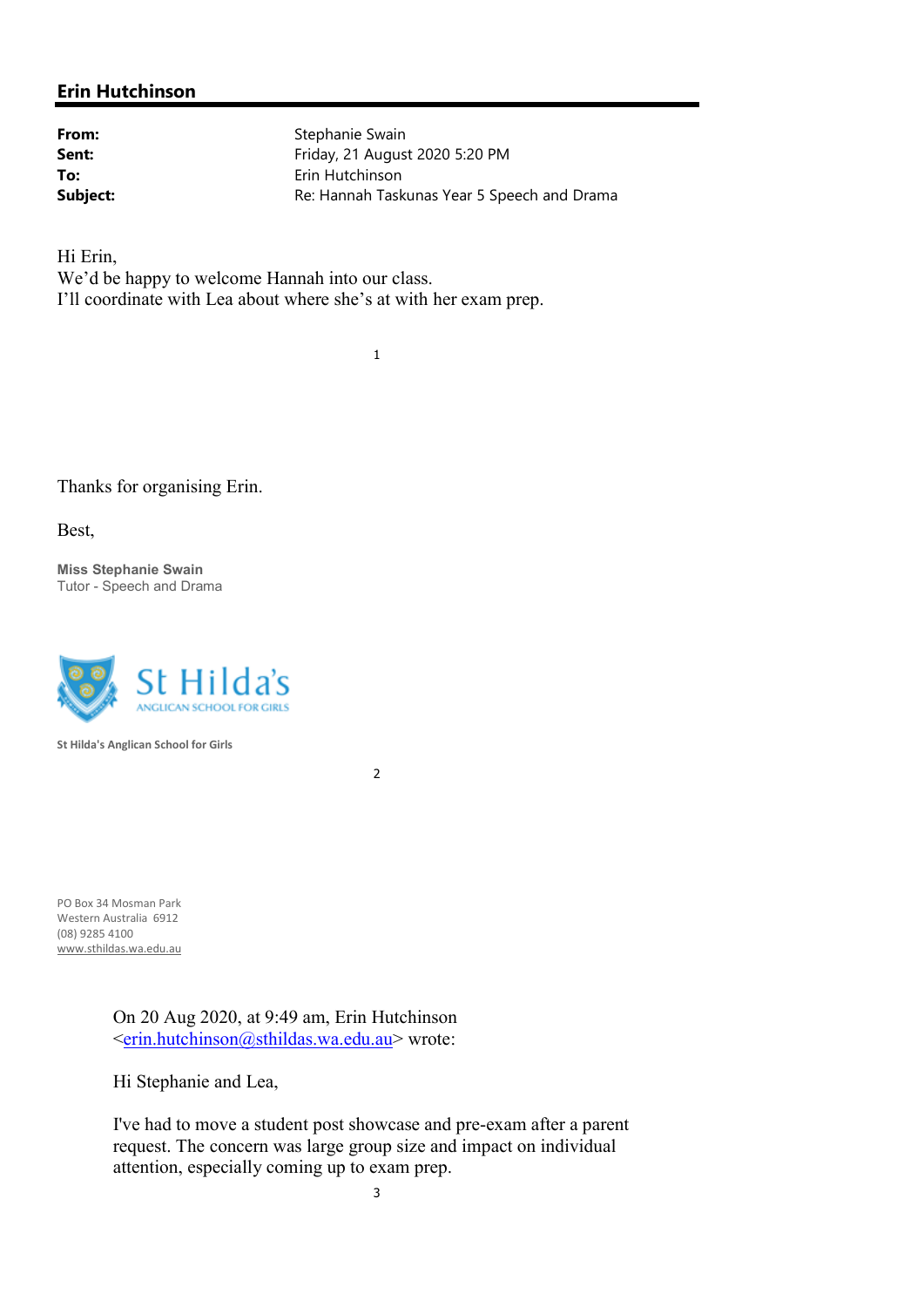Hannah Taskunas will be joining your class, Stephanie, with Phoebe and Kyra. I hope that doesn't cause too much disruption to your routine. Hopefully that will make the lunchtime class easier for you too, Lea.

Kind regards,

Erin Hutchinson Teacher - Drama Department Production Assistant Speech and Drama Coordinator

St Hilda's Anglican School for Girls

4

PO Box 34 Mosman Park Western Australia 6912 (08) 92854100 www.sthildas.wa.edu.au

-----Original Message----- From: Stephanie Taskunas [mailto:steph.taskunas@gmail.com] Sent: Wednesday, 19 August 2020 4:50 PM To: Erin Hutchinson <Erin.Hutchinson@sthildas.wa.edu.au> Cc: Louisa Kennard <Louisa.Kennard@sthildas.wa.edu.au>

5

Subject: Hannah Taskunas Year 5 Speech and Drama

Good afternoon Erin,

Thank you for calling earlier today, it was nice to chat to you.

Confirming that I would like Hannah to commence Speech and Drama on a rotational basis on Tuesdays with Phoebe and Kyra, effective next week. This group will be a good fit for Hannah as the girls are from the same class. I have cc'd Hannah's teacher Louisa Kennard for her reference.

Please let me know if you require any further information.